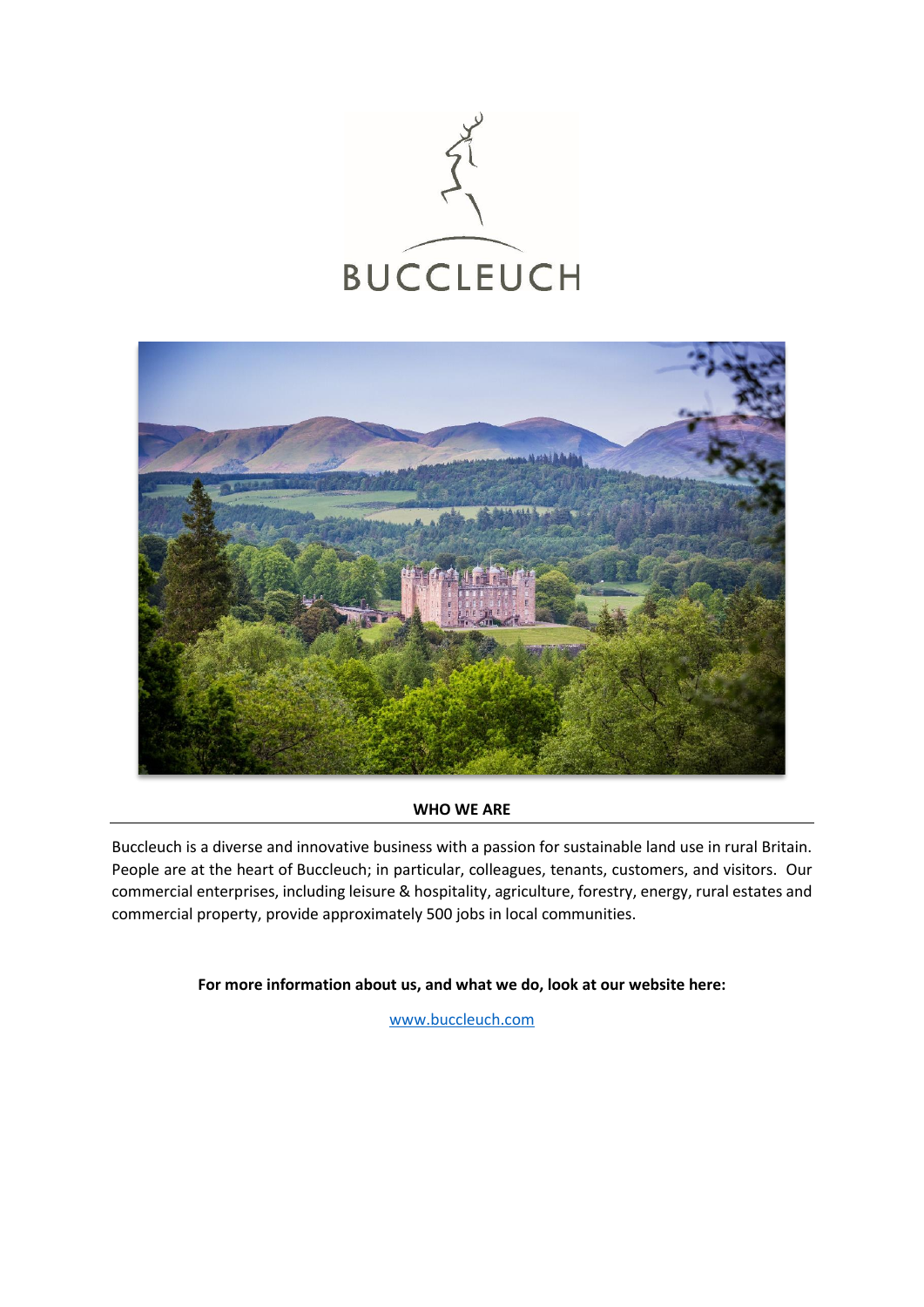### **OUR VALUES**



- We treat each other with respect
- We do our best for customers
- We care about our communities
- We actively manage our impact on the environment

### **WORKING FOR US**

Shepherd, Lettings Agent, GIS Technician, Gardener, App Developer, Joiner, Wildlife Ranger, Barista, Forester, Surveyor, Retail Assistant, House Guide, Project Manager, Finance Assistant, Fencer, Site Engineer…

Just some of the many and varied roles people carry out at Buccleuch and chances are, you won't have worked anywhere like it before. Whether you're based on one of our stunning rural estates or in our centrally located modern Edinburgh office, if you join us, you can expect to be busy and challenged, but you'll never find it dull. Colleagues are encouraged to use their initiative and many have had the opportunity to develop their roles. We're particularly committed to safety and wellbeing and we like to think this is a great place to work.

In our last People Survey colleagues reported that they are proud to work for Buccleuch, they understand what is expected of them and feel that their team environment is supportive. Here's what some of our colleagues had to say:

## ''A thoroughly enjoyable place to work"

''It's a progressive company and always looking to improve ways of working

''Really listened to colleagues to discover what benefits would be appreciated the most"

*"The company has really demonstrated commitment to everyone's wellbeing"*



# ""I'm very proud to work for Buccleuch and feel very much part of an amazing team"

"The mansion houses and grounds are so beautiful and it's interesting to work with a family whose roots trace back to King Charles II and beyond"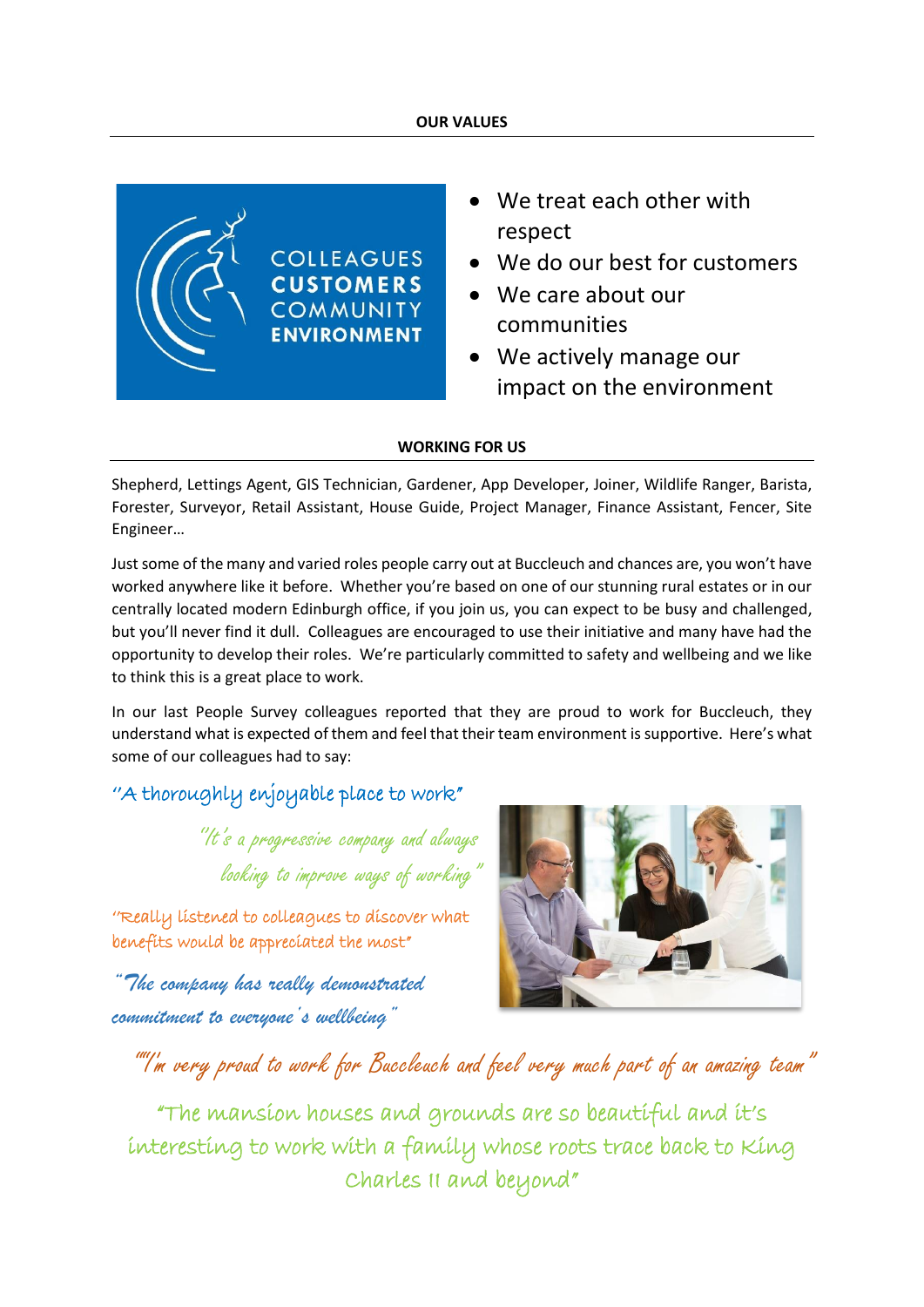| Role title        | <b>HR Admin Assistant</b> | Perm/temp             | Permanent     |
|-------------------|---------------------------|-----------------------|---------------|
| <b>Location</b>   | Edinburgh                 | <b>Hours per week</b> | $22.5 - 37.5$ |
| <b>Start date</b> | ASAP                      | <b>Manager's role</b> | HR Manager    |

As HR Admin Assistant you will join a small, well-established team in providing comprehensive HR services to our unique and diverse business. Key responsibilities include:

- Processing new starters and drafting paperwork related to employment
- Ensuring accurate records are maintained on the HR database
- Undertaking a wide range of recruitment and HR administration tasks
- Assisting managers and colleagues with queries.

We will consider applications from those who are looking for part-time and full-time hours.

You will find more detail about the day-to-day responsibilities and tasks involved in this role at the end of this pack.

### **Salary & benefits**

| Salary range (dependent on experience)*                                 | £23 - £25K     |
|-------------------------------------------------------------------------|----------------|
| <b>Employer pension contribution (subject to you contributing 3.5%)</b> | 5.5%           |
| Annual leave (inclusive of public and statutory holidays)*              | 30 days        |
| Life assurance                                                          | 2.5 x salary   |
| <b>Other</b>                                                            | Private health |
|                                                                         |                |

\*Salary & annual leave are pro-rated for part-time employees



Holidays increase by one day for five years' continuous employment (up to a maximum of 5 additional days) and we offer the opportunity to join a holiday purchase scheme (after one year's employment) along with pension and cycle to work salary exchange schemes.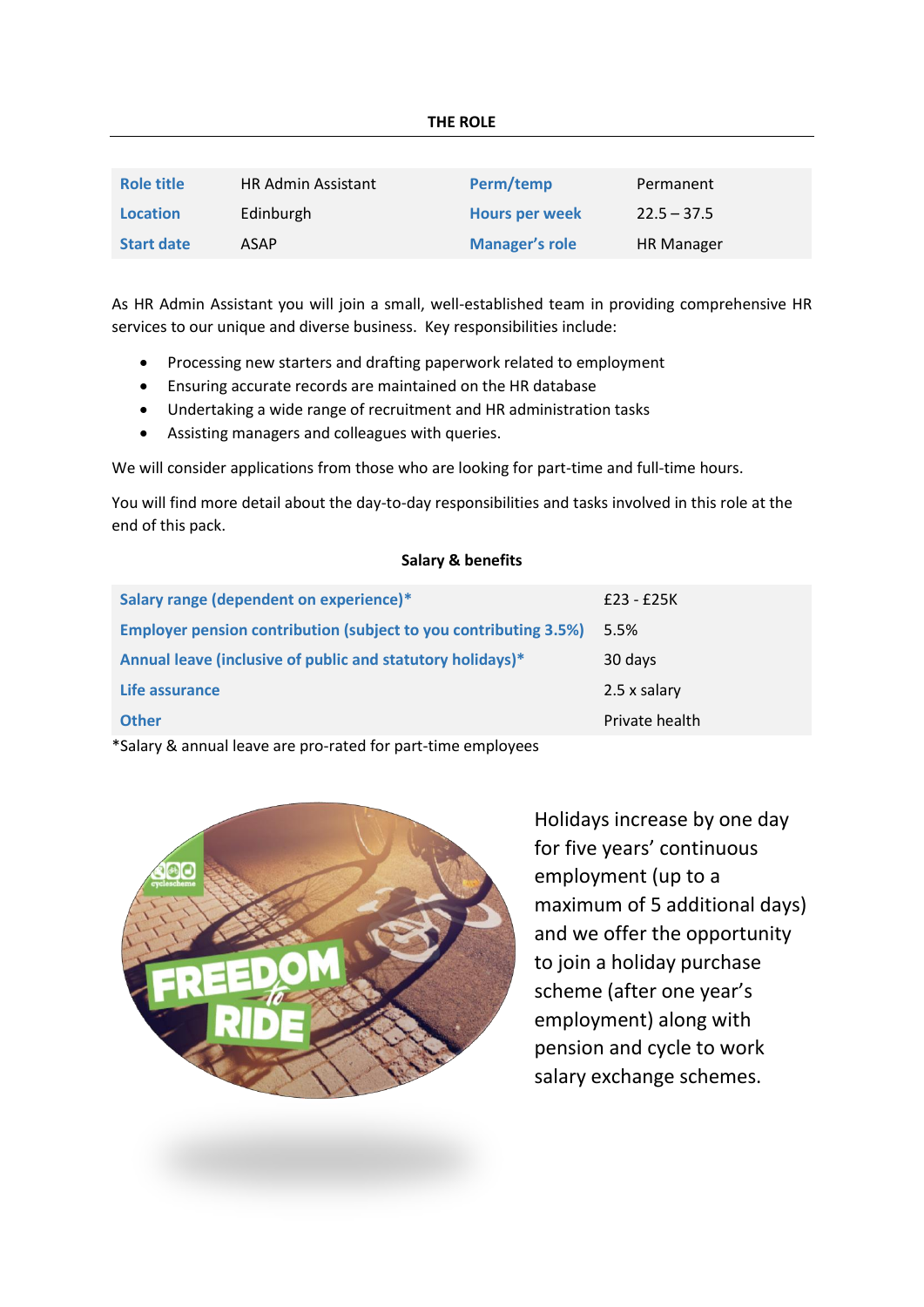### **THE PERSON**

We are looking for candidates who can demonstrate the critical skills, personal traits and behaviours outlined below.

| <b>Essential skills</b>                                        | <b>Personal traits &amp; behaviours</b>                                              |
|----------------------------------------------------------------|--------------------------------------------------------------------------------------|
| Strong written communication skills, with an<br>eye for detail | A can-do attitude and willingness to provide<br>support and assistance to colleagues |
| Technical problem solving skills                               | Confident in managing a busy and varied<br>workload effectively                      |
| Focused on providing exceptional customer<br>service           | Positive and flexible approach                                                       |

The successful candidate might be an HR graduate looking for the right opportunity to start their career, someone in an existing HR role looking to build on their experience, or a strong administrator looking for a new challenge.

You'll have admin experience, high standards of work, be capable of carrying out complex work and confident with technology. Being familiar with MS Teams and SharePoint would be an advantage.

Experience of working in an HR team isn't essential, but it would be useful!

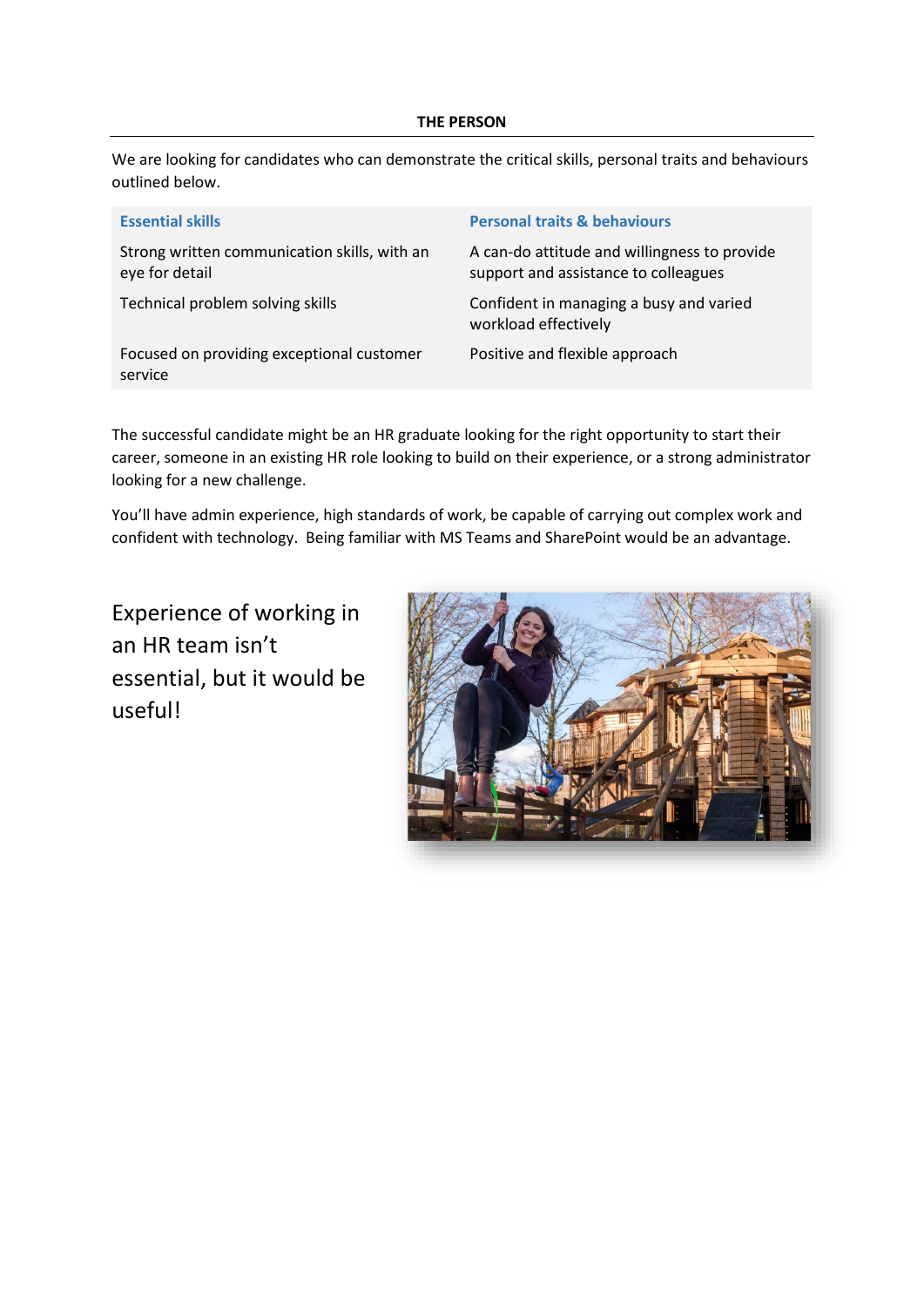### On a day-to-day basis, the HR Admin Assistant will:

- Process new starters, carrying out pre-employment checks sending starter paperwork and ensuring it is returned
- Update absence records on the HR database, highlighting any concerns to the HR Advisor and liaising with payroll as required
- Complete tasks in relation to the employment of seasonal colleagues
- Update and review information recorded on the HR database, ensuring information is recorded accurately
- Process leavers
- Assist with all aspects of recruitment administration including placing adverts, processing applications, updating candidates on the progress of their applications, arranging interviews and recording progress on the status of each of our vacancies.
- Generate colleague communications using mail merge and letter or email templates, ensuring they are adapted as required
- Process ad hoc changes to terms and conditions of employment
- Assist with the monitoring of the HR and Recruitment inboxes, dealing with day-to-day enquiries and notifications from the HR database promptly as they arise
- Prepare reports (using Crystal software and/or MS Excel) on a regular and ad hoc basis
- File employee paperwork
- Delete records and individual data in accordance with the Company's GDPR compliance policies
- Complete all tasks within designated timescales and ensure that information is updated on the HR database and passed to payroll in time for the monthly payroll deadline
- Ensure that all work is completed to a high standard and that work is checked and proofed as required.

### We ask all our colleagues to:

- Be familiar with, and adhere to our company policies, guidance and practices
- Co-operate with colleagues to ensure that Buccleuch is a safe place to work and visit, reporting any concerns to a relevant manager or a member of the safety team
- Undertake other duties as may be required from time-to-time and are consistent with the overall responsibilities of the role.